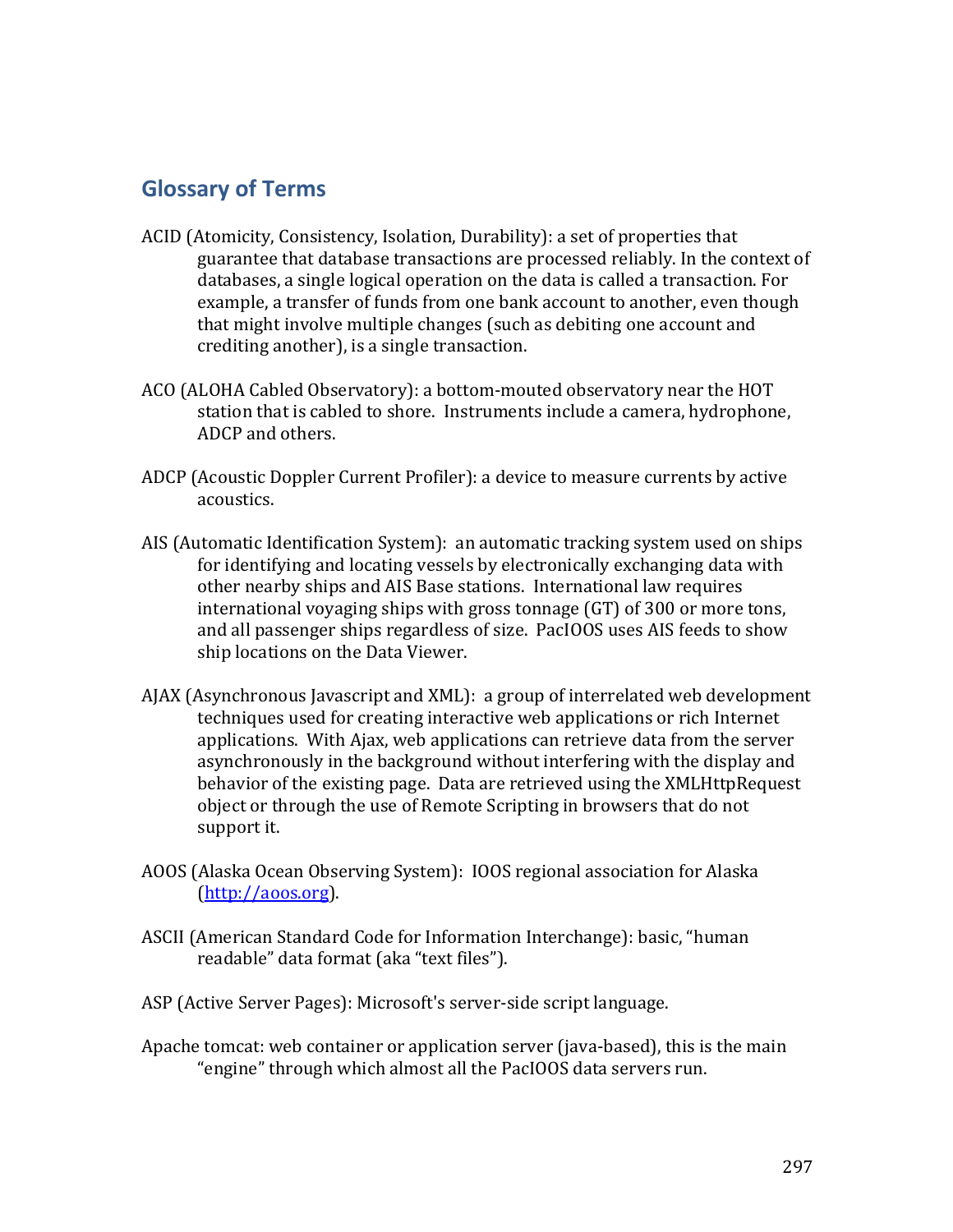- AWstats (Advanced Web Statistics): tool that generates advanced web, streaming, ftp or mail server statistics, graphically.
- CDIP (Coastal Data Information Program): run through Scripps/UCSD, it specializes in wave measurement, swell modeling and forecasting, and the analysis of coastal environment data.
- CDM (Common Data Model): an abstract data model for scientific datasets developed by Unidata. It merges the netCDF, OPeNDAP, and HDF5 data models to create a common API for many types of scientific data
- CGI (Common Gateway Interface): Standard defined by the Object Management Group (OMG) that enables software components written in different languages and running on multiple computers to work together.
- CSS (Cascading Style Sheets): a language for formatting web pages, CSS defines how a web page is displayed (format).
- CWS (Catalog Web Service): also know as CSW, or catalog service for the web, it defines common interfaces to discover, browse, and query metadata about data, services, and other potential resources. PacIOOS is presently running two: RAMADDA and GI-CAT.
- CaRA (Regional Association for the Caribbean): IOOS RA for the Caribbean (http://cara.uprm.edu).
- CeNCOOS (Central California Coastal Observing System): IOOS RA for Central and Northern California (http://cencoos.org); data services are provided by SAIC.
- CF (Climate and Forecast): convention for NetCDF data, follow-on to COARDS, it specifies various things such as variable names, units, *etc*. in NetCDF files.
- COARDS (Cooperative Ocean/Atmosphere Research Data Service): early convention for NetCDF data, GrADS relies on COARDS-compliant data.
- DAPPER: OPeNDAP web server developed by the EPIC group at PMEL that provides networked access to in situ and gridded data. DAPPER is run by PacIOOS to support DChart.
- DBEDT (Department of Business Economic Development and Tourism): Hawaii State agency for economic and statistical data, business development opportunities, energy and conservation information, and foreign trade advantages.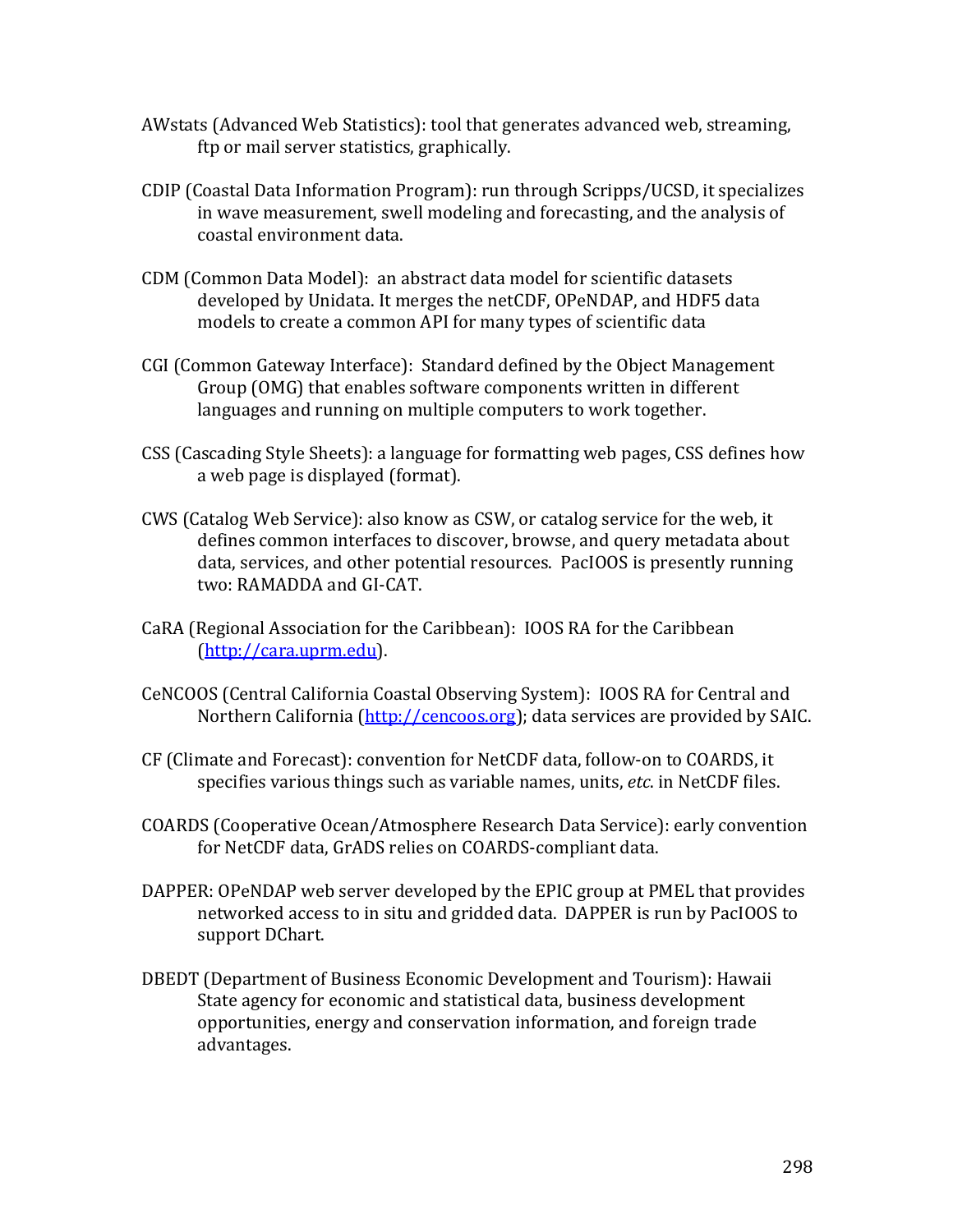- DChart: a web-based server for display of *in situ* and gridded data sets. DChart accesses data in a MySQL database via DAPPER. Similar to LAS, it was developed at NOAA/PMEL.
- DE (Data Explorer): term given to the PacIOOS map viewer developed by J. Maurer (http://pacioos.org/map).
- DIF (Data Integration Framework): IOOS program initiative to coordinate the data management groups from each region (and to promote data interoperability between the regions), in practice DIF was a network of data management leads from the RA's. The DIF technically was a three year pilot project that is now complete.
- DMAC (Data Management and Communication): Generic term for the data management activities in IOOS, it was originally started by a NOAA-funded effort to develop a plan for data management in the geosciences.
- DMG (Data Management Group): term to identify the PacIOOS data team.
- DMS (Data Management System): term to identify the PacIOOS system for handling data streams and distribution.
- DODS (Distributed Oceanographic Data System): The original term for the data transport mechanism now referred to as OPeNDAP or DAP.
- DT (DataTurbine): DataTurbine is a real-time streaming data engine that allows for live-streaming data from experiments, labs, web cams and even Java enabled cell phones. It acts as a "*black box*" to which applications and devices send and receive data. It can receive data from various sources (experiments, web cams, *etc.*) and send data to various sinks (visualization interfaces, analysis tools, databases, *etc.*).
- ebRIM-CIM (e-business Registration Model-Core ISO Metadata): ebRIM is a specific "registry information model", and the CIM is a specific "catalog of ISO metadata).
- EEZ (Exclusive Economic Zone): Under the law of the sea, it is a sea zone over which a state has special rights over the exploration and use of marine resources, including production of energy from water and wind. It stretches from the seaward edge of the state's territorial sea out to 200 nautical miles from its coast. In colloquial usage, the term may include the territorial sea and even the continental shelf beyond the 200-mile limit.
- ERD (Environment Research Division): Group at the NOAA Southwest Fisheries Science Center responsible for creating ERDDAP.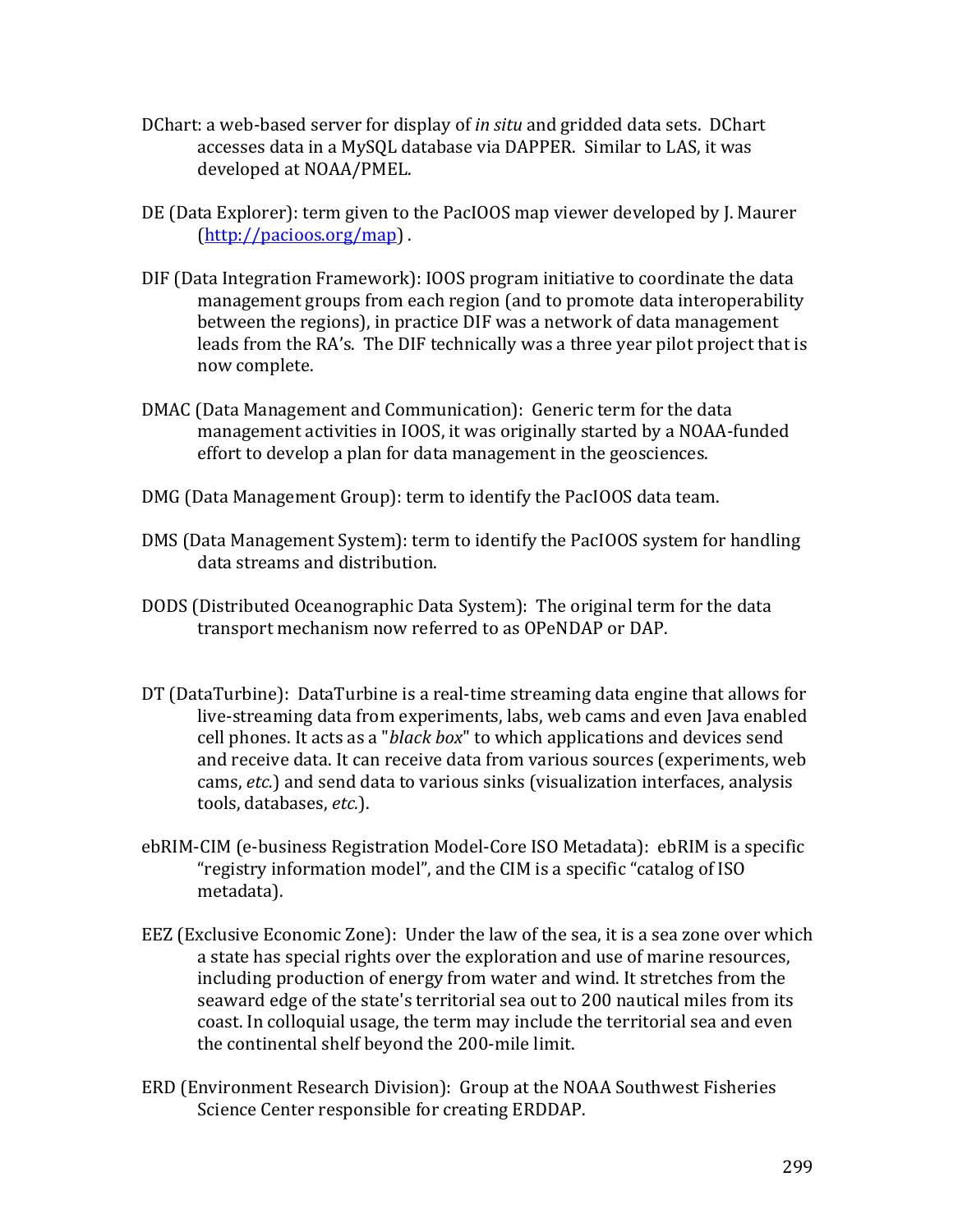- ERDDAP (Environmental Research Division Data Access Program): Multidimensional web service that incorporates OPeNDAP, mapping, data downloads, *etc.* It is one of the core data services at PacIOOS.
- ESRI (Environmental Science Research Institute): Commercial developer of GIS software, ESRI tools are probably the most popular in the community.
- FDS (Ferret DODS Server): OPeNDAP server that comes bundled with the Live Access Server (only used as a backend for LAS).
- FGDC (Federal Geographic Data Committee): a United States government committee which promotes the coordinated development, use, sharing, and dissemination of geospatial data on a national basis. The FGDC coordinates the sharing of geographic data, maps, and online services through an online portal, http://geodata.gov, that searches metadata held within the NSDI Clearinghouse Network
- FTP (File Transfer Protocol): a network protocol used to transfer data from one computer to another (at present PacIOOS does not run an FTP service but relies on the SOEST one).
- GBIF (Global Biodiversity Information Facility): is an international organization that focuses on making scientific data on biodiversity available via the Internet using web services. The data are provided by many institutions from around the world; GBIF's information architecture makes these data accessible and searchable through a single portal. Data available through the GBIF portal are primarily distribution data on plants, animals, fungi, and microbes for the world, and scientific names data.
- GCOOS (Gulf Coast Ocean Observing System): IOOS regional association for the Gulf (http://goos.org).
- GCMD (Global Change Master Directory): a directory of Earth Science data sets and related tools/services, many of which are targeted for the use, analysis, and display of the data. The directory holds more than 23,000 data set descriptions, known as DIFs (Directory Interchange Format). This format is compatible with the Federal Geographic Data Committee's (FGDC) standard and the international ISO 19115 standard. The purpose of the directory is to provide users with information on the availability of data and services that will meet their needs, along with efficient access to those data and services. Links are provided, when available, to connect directly to the data or services of interest. The directory is part of NASA's Earth Observing System Data and Information System (EOSDIS) and also serves as NASA's contribution to the Committee on Earth Observation Satellites (CEOS), through which it is also known as the International Directory Network (IDN).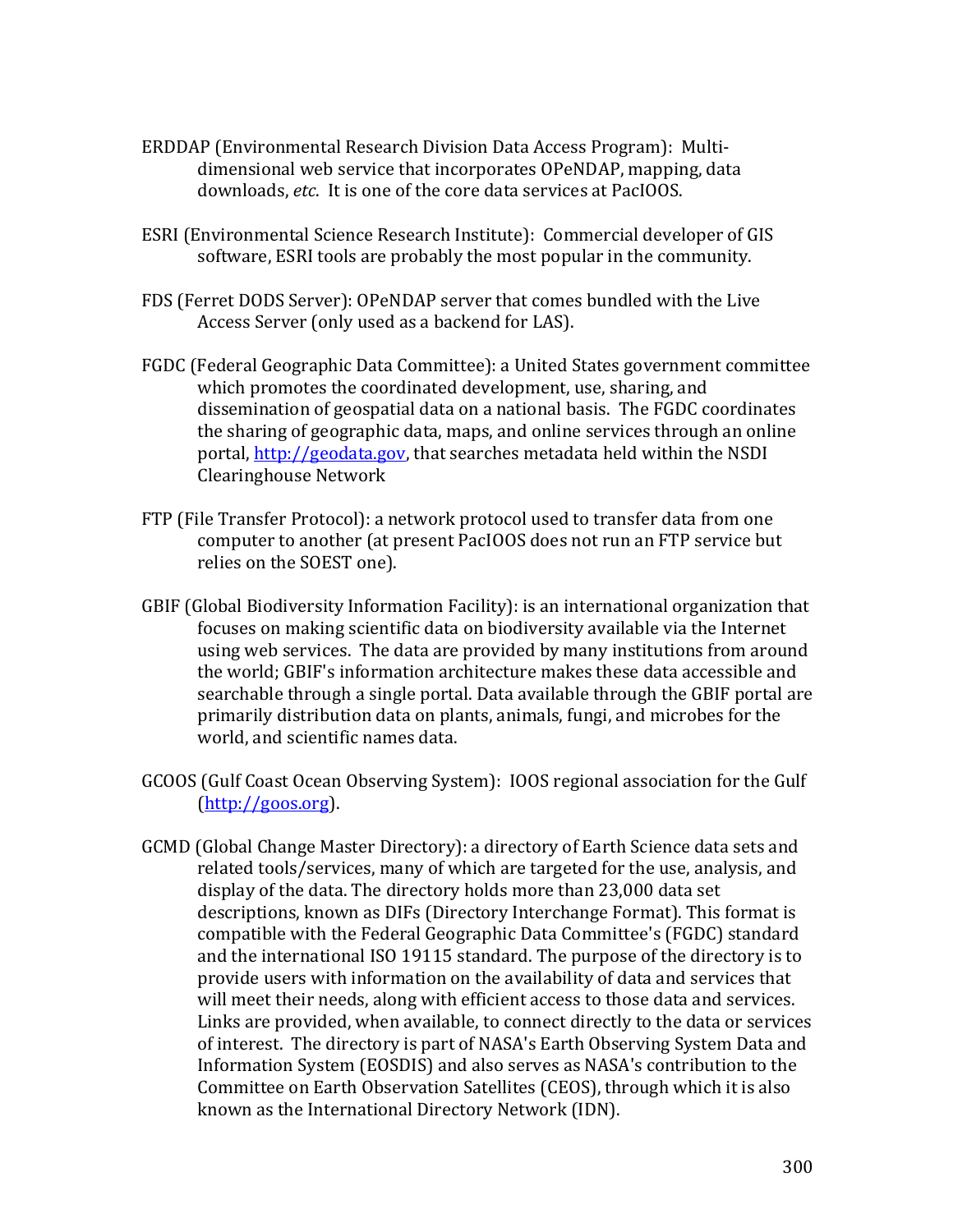- GDAL (Geospatial Data Abstraction Library): library for reading and writing raster geospatial data formats.
- GDS (GrADS DODS Server): OPeNDAP server developed by COLA, the group that maintains the GrADS software. It is more flexible in the types of data that it can read (e.g., unlike TDS, it is not restricted to NetCDF data), but it is not presently used by PacIOOS.
- GEOSS (Global Earth Observing System of Systems): GEOSS seeks to connect the producers of environmental data and decision-support tools with the end users of these products, with the aim of enhancing the relevance of Earth observations to global issues. The result is to be a global public infrastructure that generates comprehensive, near-real-time environmental data, information and analyses for a wide range of users
- GFS (Global Forecast System): global numerical weather prediction computer model run by NOAA. This mathematical model is run four times a day and produces forecasts up to 16 days in advance, but with decreasing spatial and temporal resolution over time.
- GIS (Geographical Information System): a system designed to capture, store, manipulate, analyze, manage, and present all types of geographical data. The acronym GIS is sometimes used for geographical information science or geospatial information studies to refer to the academic discipline or career of working with geographic information systems. In the simplest terms, GIS is the merging of cartography, statistical analysis, and database technology.
- GLOS (Great Lakes Observing System): Regional association for the Great Lakes, http://glos.org.
- GML (Geographic Markup Language): OGC defined XML used to express geographical features (features are objects that represent physical entities, *e.g.*, a river or road).
- GOOS (Global Ocean Observing System): global system for sustained observations of the ocean comprising the oceanographic component of the Global Earth Observing System of Systems (GEOSS). GOOS is administrated by the Intergovernmental Oceanographic Commission (IOC), and joins the Global Climate Observing System, GCOS, and Global Terrestrial Observing System, GTOS, as fundamental building blocks of the GEOSS.
- GRIB (Gridded Binary or General Regularly-distributed Information in Binary): mathematically concise data format commonly used in meteorology to store historical and forecast weather data. It is standardized by the World Meteorological Organization's Commission for Basic Systems.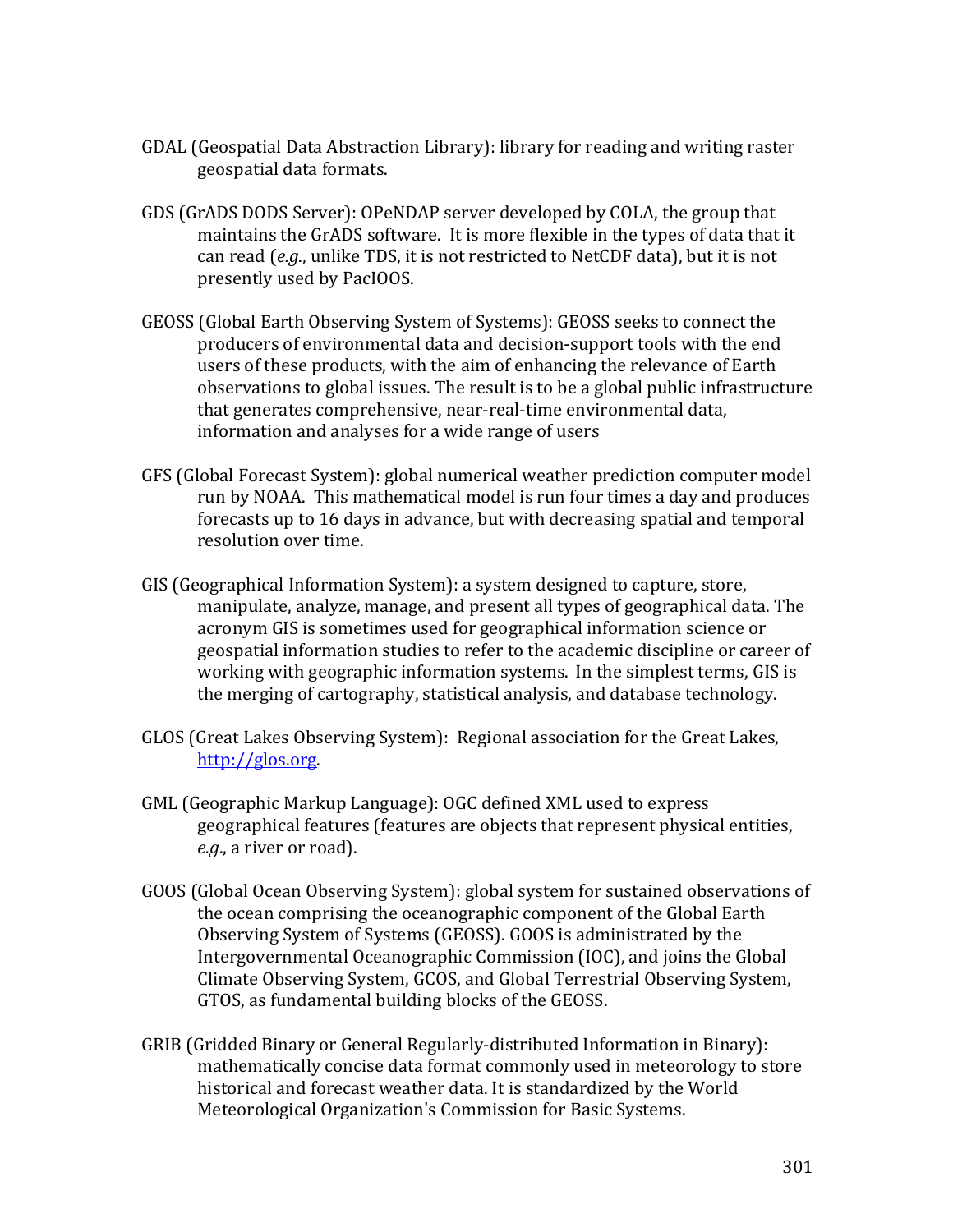- GrADS (Grid Analysis and Display System): Graphical analysis program developed by COLA, it is one of the more popular client tools for accessing and displaying geophysical data. Some PacIOOS animations are generated using GrADS scripts (e.g., model forecasts).
- HDF (Hierarchical Data Format): set of file formats and libraries designed to store and organize large amounts of numerical data. Originally developed at the National Center for Supercomputing Applications, it is currently supported by the non-profit HDF Group. It is mostly used for image-type data such as from satellites.
- HFR (High Frequency Radar or High Frequency Radio): System that uses a Doppler shift from an active signal/receiver to determine near-surface ocean velocities. PacIOOS presently has three active HFR sites. Note that individual sites give radial currents; two overlapping systems are needed to get vector currents.
- HIOOS (Hawaiian Islands Ocean Observing System): Original name for PacIOOS subcomponent for the Hawaii Islands, the name was discontinued in 2011.
- HIPOIS (Hawaii Islands Pacific Ocean and Information System): Name of the pilot program that essentially started major OOS activities in Hawaii (this was the initial grant to SOEST to start regional IOOS work).
- HOT (Hawaii Ocean Time-series): An ocean site for repeated observations, HOT was started in late-1980's and continues to present. Roughly monthly cruises occupy a station (ALOHA) north of Oahu.
- HTML (Hypertext Markup Language): a language for making web pages; defines what get displayed on a web page.
- HTTP (Hypertext Transfer Protocol): hypertext transfer protocol, a request/response protocol between a server and client for transferring web page information, it is run through apache.
- IEEE (Institute of Electrical and Electronics Engineers): non-profit professional association headquartered in New York City that is dedicated to advancing technological innovation and excellence.
- IOOS (Integration Ocean Observing System): organization of systems that routinely and continuously provides quality controlled data and information on current and future states of the oceans and Great Lakes from the global scale of ocean basins to local scales of coastal ecosystems. It is a multidisciplinary system designed to provide data in forms and at rates required by decision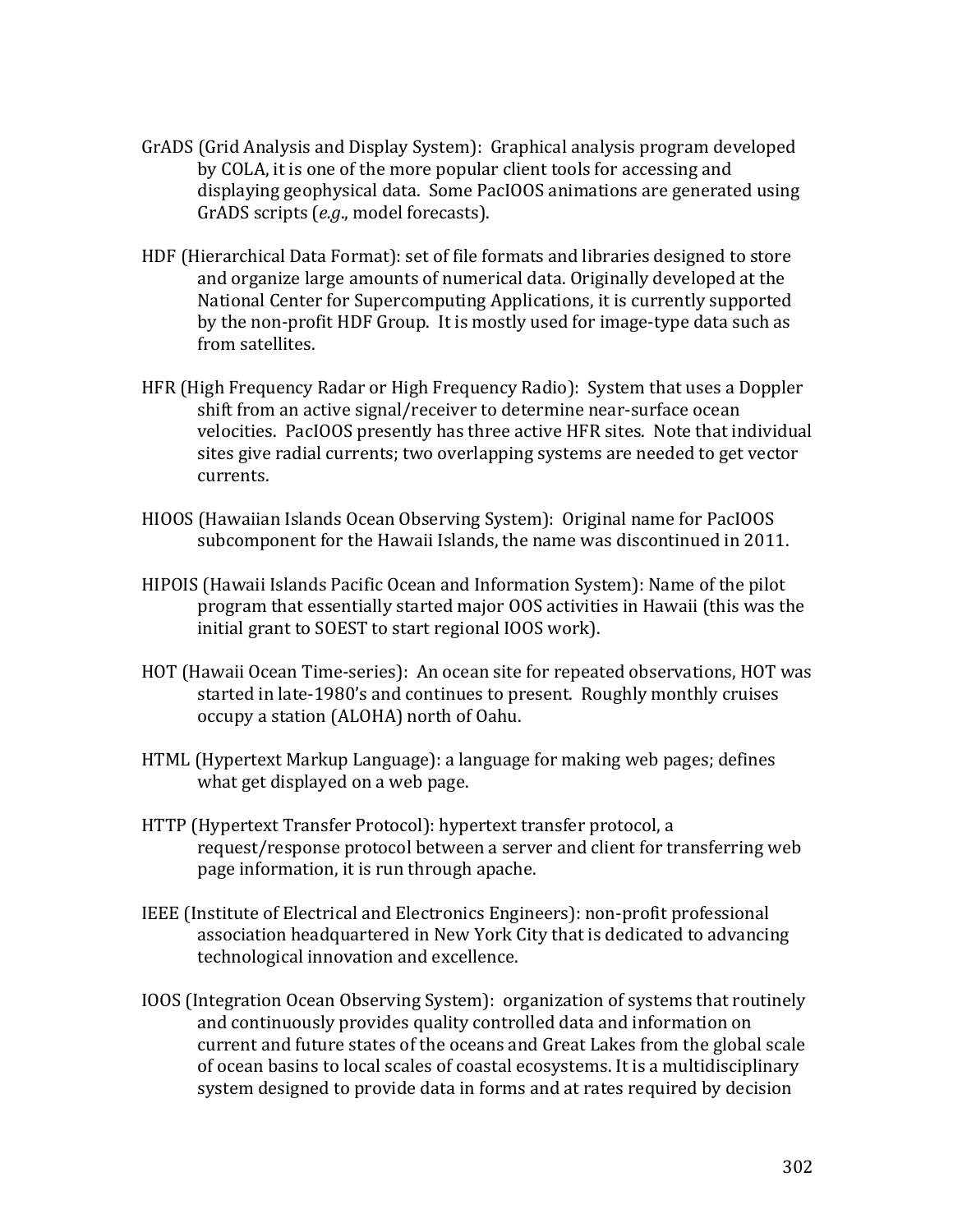makers to address seven societal goals. The IOOS office provides funding and oversight for the program.

- ISO (International Organization for Standardization): international standard-setting body composed of representatives from various national standards organizations.
- IT (Information Technology)
- JSON (JavaScript Object Notation): lightweight text-based open standard designed for human-readable data interchange. It is derived from the JavaScript scripting language for representing simple data structures and associative arrays, called objects. Despite its relationship to JavaScript, it is languageindependent, with parsers available for many languages.
- JSP (Java Server Pages): technology that helps software developers create dynamically generated web pages based on HTML, XML, or other document types. Released in 1999 by Sun Microsystems, JSP is similar to PHP, but it uses the Java programming language.
- LAS (Live Access Server): web-based data browsing tool developed at NOAA/PMEL, it is one of the main tools for on-the-fly creation of plots in the PacIOOS system.
- MARACOOS (Mid-Atlantic Regional Association Coastal Ocean Observing System): Regional association for the Mid-Atlantic (http://maracoos.org).
- Mapserv: a specific type of open-source web map server (not currently used in PacIOOS).
- MySQL: multi-threaded, multi-user SQL database management system; in PacIOOS mainly used for DAPPER data and web-pages.
- NANOOS (Northwest Association for Networked Ocean Observing Systems): Regional association for the Pacific Northwest region (http://nanoos.org).
- NB (National Backbone): Concept promoted by IOOS to have a National system that ingests all the region data onto a central grid or backbone. This will be maintained by one of the national centers such as NDBC.
- NCDC (National Climate Data Center): One of NOAA's national data centers, it focuses on climate-related data.
- NDBC (National Data Buoy Center): One of NOAA's national data centers, it focuses on real-time, *in situ* observations.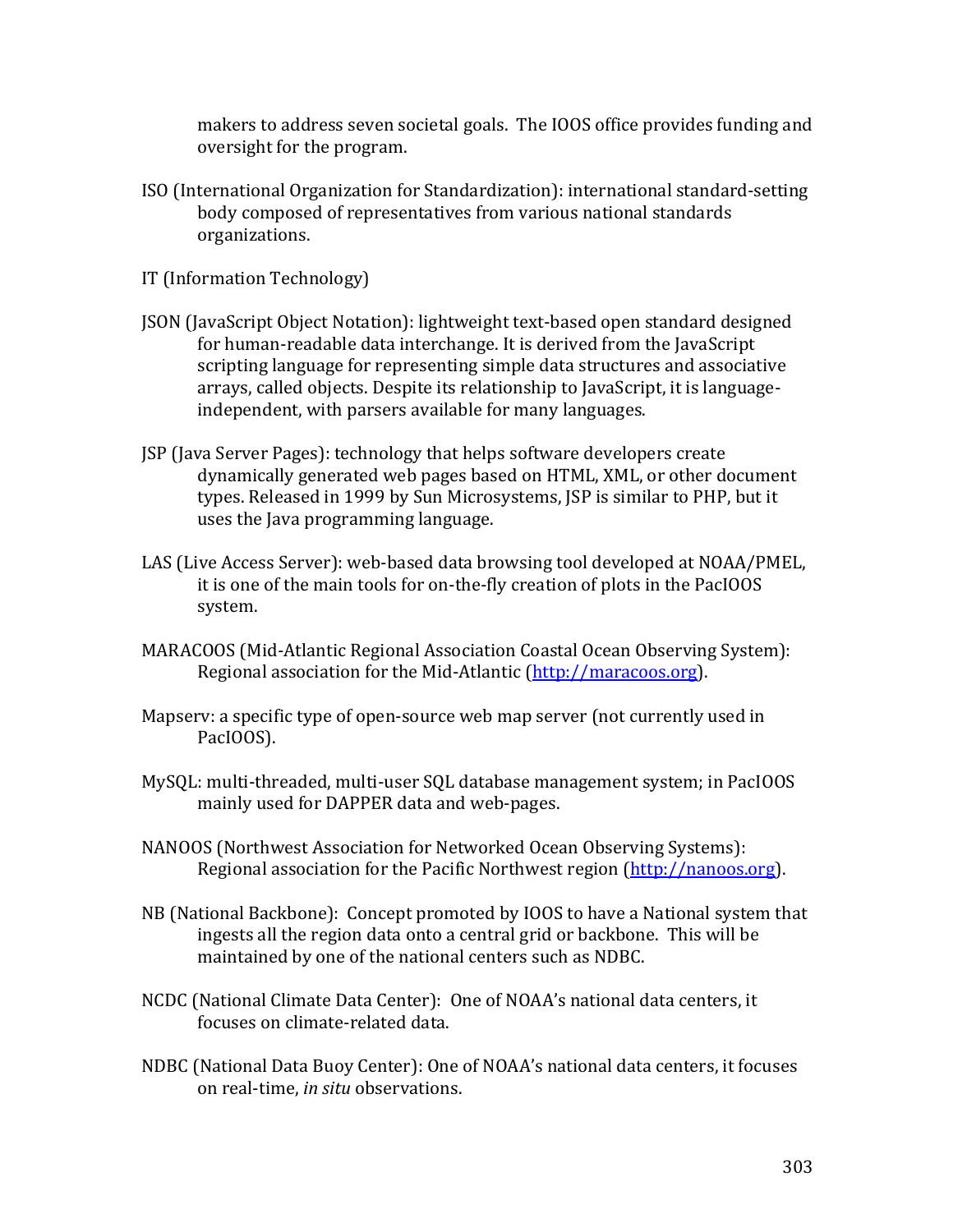- NERACOOS (Northeast Regional Assoc. of the Coastal Ocean Observing System): Regional association for the Northeast Atlantic (http://neracoos.org).
- NOAA (National Oceanographic and Atmospheric Administration)
- NODC (National Oceanographic Data Center): One of NOAA's national data centers, it focuses on oceanographic data.
- NSS (Near-shore Sensor): Instruments deployed by PacIOOS that are typically fixed to piers or other similar structures.
- NcML (NetCDF Markup Language): XML representation of netCDF metadata, (approximately) the header information one gets from a netCDF file with the "ncdump -h" command. NcML is similar to the netCDF CDL (network Common data form Description Language), except, of course, it uses XML syntax.
- NetCDF (Network Common Data Format): s a set of software libraries and selfdescribing, machine-independent data formats that support the creation, access, and sharing of array-oriented scientific data. The project homepage is hosted by the Unidata program at the University Corporation for Atmospheric Research (UCAR). They are also the chief source of netCDF software, standards development, updates, etc. The format is an open standard.
- OBIS (Ocean Biogeographic Information System): web-based access point to information about the distribution and abundance of living species in the ocean.
- OGC (Open Geospatial Consortium): international voluntary consensus standards organization, originated in 1994. In the OGC, more than 400 commercial, governmental, nonprofit and research organizations worldwide collaborate in a consensus process encouraging development and implementation of open standards for geospatial content and services, GIS data processing and data sharing. The OGC standards baseline comprises more than 30 standards, including: CSW, GML, KML, OWS, SOS, SensorML, WCS, WFS, WMS, *etc.*
- OPeNDAP (Opensource Project for Network Data Access Protocol): a data transport architecture and protocol based on http, it allows client software to access data without the need to download.
- OTPS (OSU Tide Prediction System): Tide model developed at the Oregon State University, PacIOOS uses this for producing Pacific-wide barotropic tide forecasts.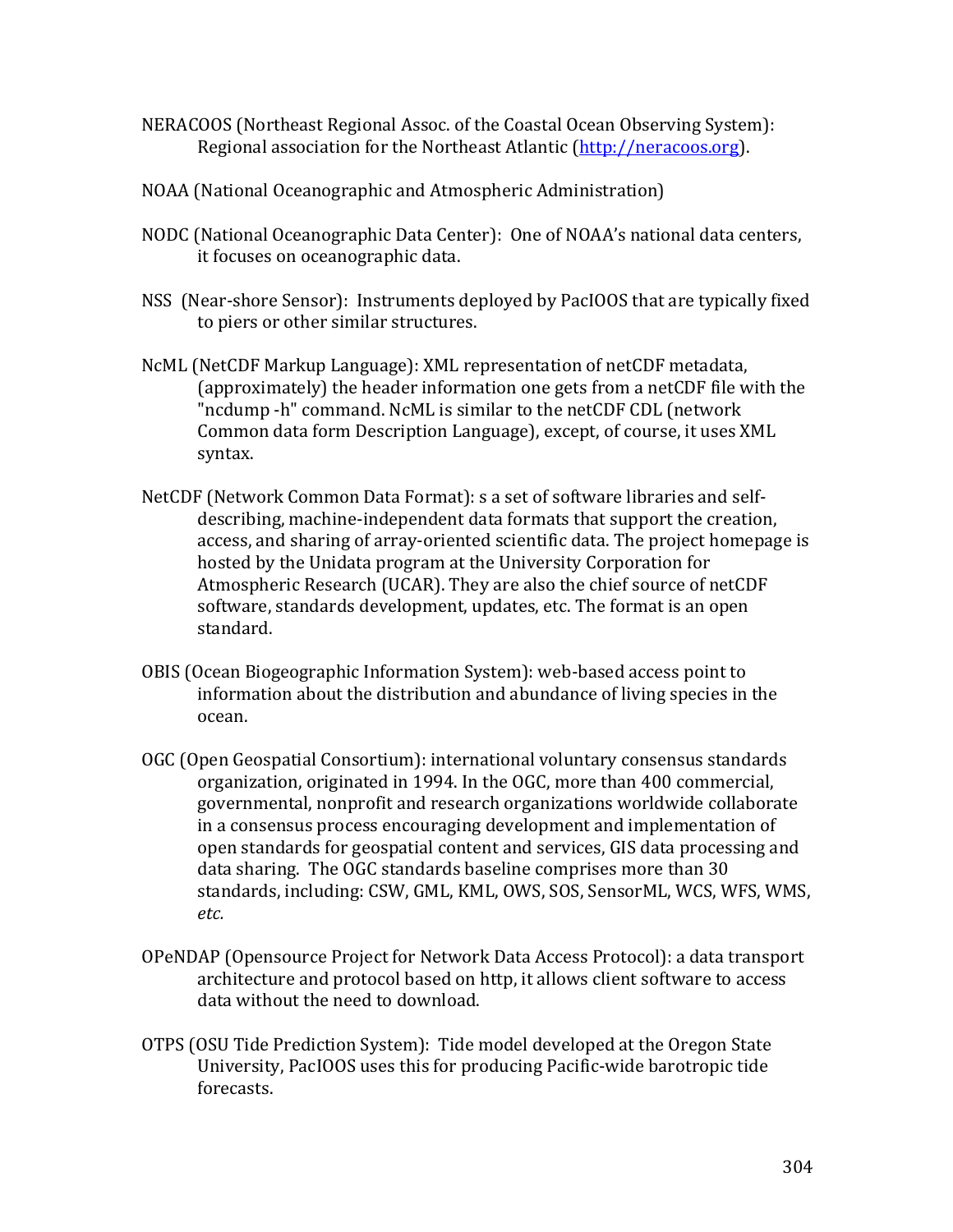OWS (OGC Web Service Common):

- PHP (hypertext preprocessor, originally called personal home page): hypertext preprocessor, a scripting language designed for producing dynamic web pages (used for server-side scripting).
- PMEL (Pacific Marine Environmental Laboratory): A NOAA lab that has (at least) two groups providing data-server software. One group maintains LAS; another DAPPER/DChart.
- PacIOOS (Pacific Islands Ocean Observing System): Regional association for the Pacific Islands (http://pacioos.org).
- PostGIS: program that adds support for geographic objects into PostgreSQL relational database.
- PostgreSQL (aka Postgres): object-relational database management system (ORDBMS), it is released under the PostgreSQL License and is thus free and open source software. It has extensible data types, operators, index methods, functions, aggregates, procedural languages, and has a large number of extensions written by third parties.
- RA (Regional Association): Organizational entity of IOOS, there are eleven based on geographical domains.
- RAID (Redundant Array of Independent Disks): originally redundant array of inexpensive disks) is a storage technology that combines multiple disk drive components into a logical unit. Data are distributed across the drives in one of several ways called "RAID levels", depending on what level of redundancy and performance (via parallel communication) is required. RAID is now used as an umbrella term for computer data storage schemes that can divide and replicate data among multiple physical drives. The physical drives are said to be *in* a RAID array, which is accessed by the operating system as one single drive. The different schemes or architectures are named by the word RAID followed by a number (e.g., RAID 0, RAID 1). Each scheme provides a different balance between two key goals: increase data reliability and increase input/output performance.
- RAMADDA (Repository for Archiving Managing and Accessing Diverse Data): Catalog and metadata service designed by Unidata.
- RBNB (Ring Buffered Network Bus): data structure that uses a single, fixed-size buffer as if it were connected end-to-end. This structure lends itself easily to buffering data streams.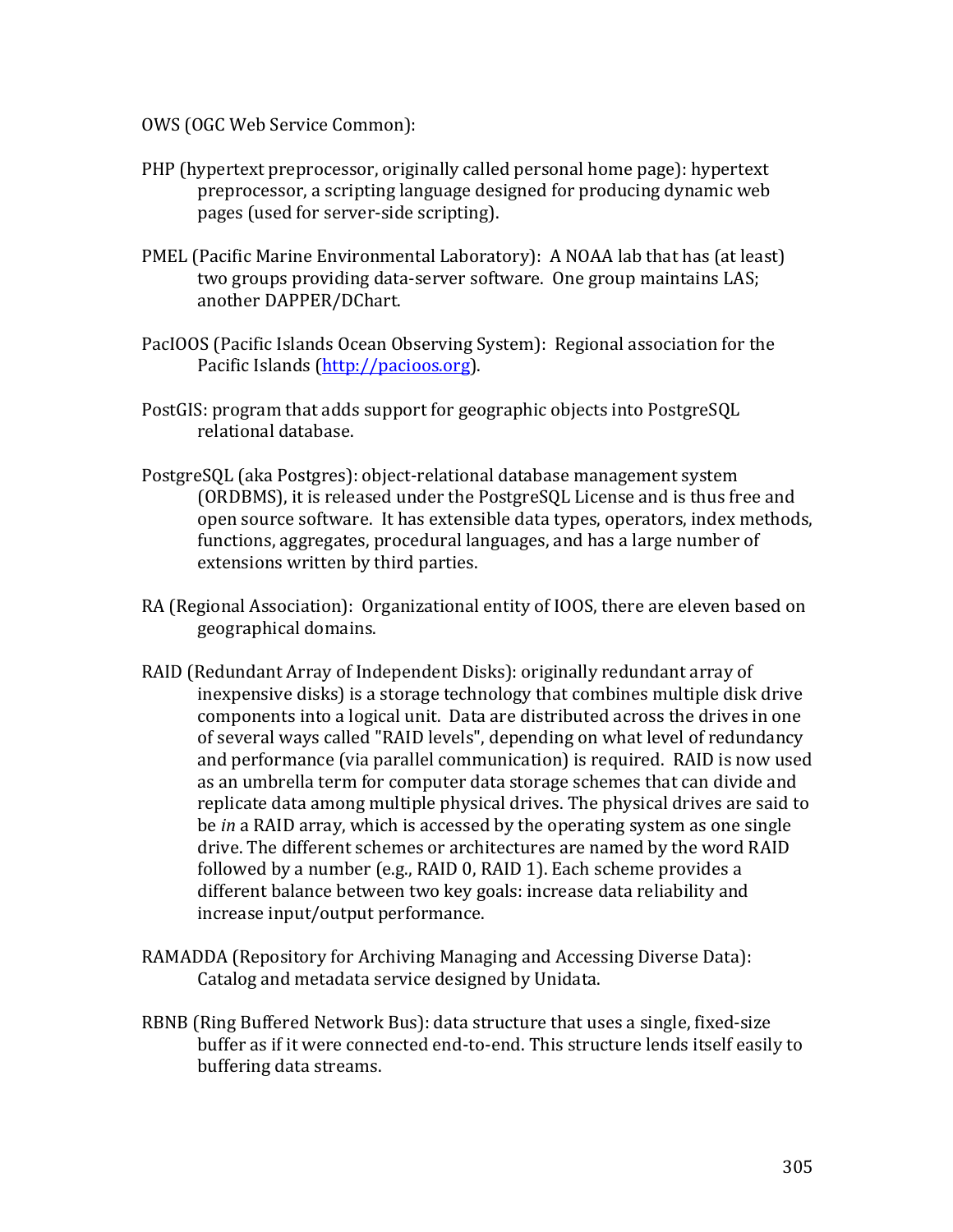- RCOOS (Regional Coastal Ocean Observing System): IOOS was originally cast around coastal regions, and these regions were referred to as RCOOS; now they are mainly RA's or components of RA's.
- RDBMS (Relational Database Management System): a database management system (DBMS) that is based on the relational model. Most popular databases currently in use are based on the relational database model in which data are stored in tables and the relationships among the data are also stored in tables. The data can be accessed or reassembled in many different ways without having to change the table forms.
- REST (Representational State Transfer): approach to developing web services (it's an alternative to CORBA).
- ROMS (Regional Ocean Modeling System): Open-source, community support numerical model for ocean circulation.
- RPC (Remote Procedure Call): a network protocol that allows a computer program running on one host to cause code to be executed on another host.
- SAS (Sensor Alert Service): currently not implemented by PacIOOS.
- SCCOOS (Southern California Coastal Ocean Observing System): Regional association for Southern California (run through Scripps/UCSD).
- SCUD (Surface Currents from Diagnostic Model): estimate of currents from satellite sea level and winds, normally used for near-surface applications like drifting debris.
- SECOORA (Southeastern Coastal Ocean Observing System): Regional association for the Southeastern US (http://secoora.org).
- sensorML (Sensor Markup Language): OGC standard for providing descriptions of sensor systems; provides sensor discovery, sensor geolocation, etc.
- SOAP (Simple Object Access Protocol): a protocol for exchanging XML based messages over a network using http.
- SOEST (School of Ocean and Earth Science and Technology): The mother ship.
- SOS (Sensor Observation Service): similar in a sense to OPeNDAP, SOS provides a mechanism for users to access data feeds without downloading. It is used for point measurements. PacIOOS is currently running the OOSTETHYS implementation.
- SPS (Sensor Planning Service): currently not implemented in PacIOOS.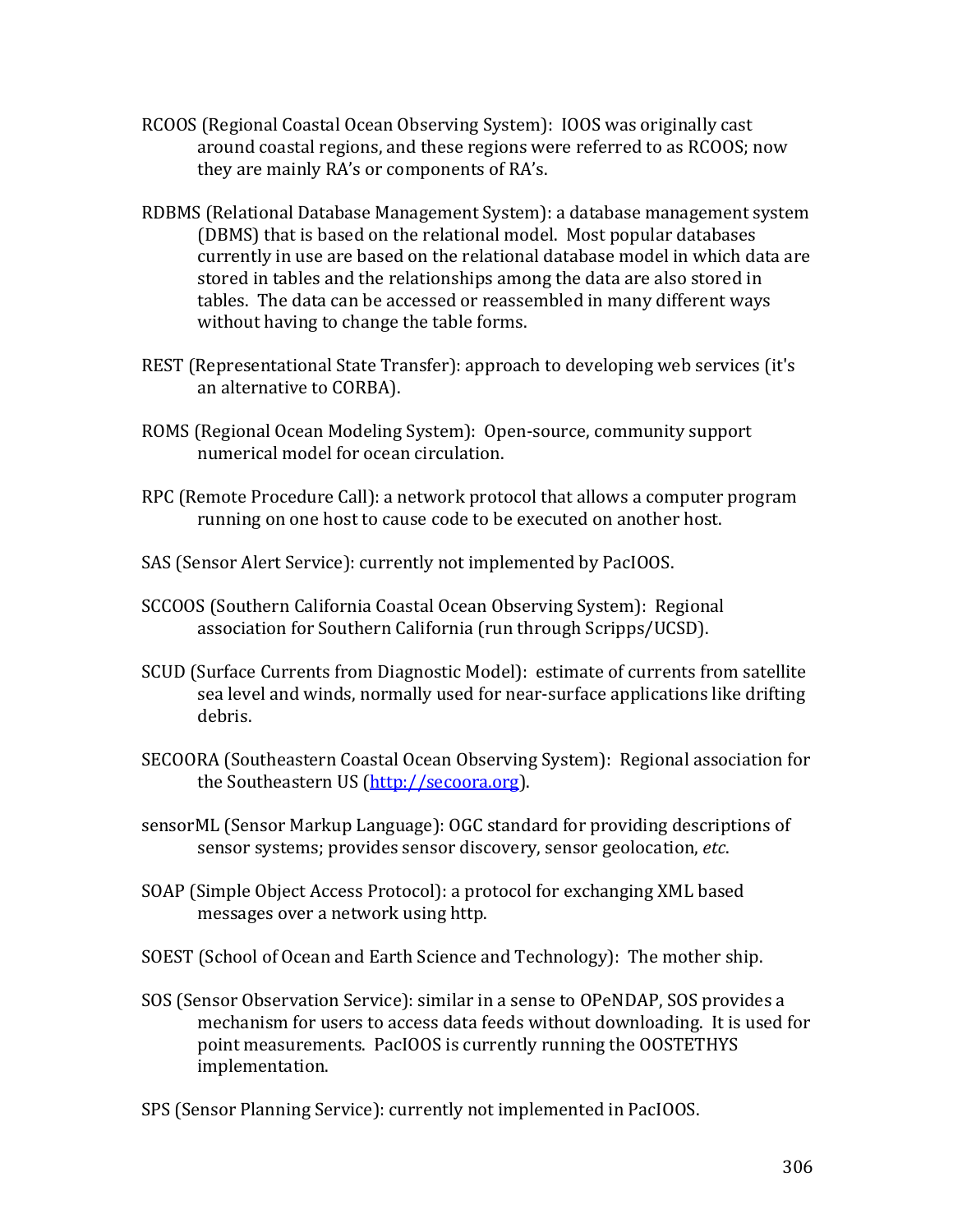- SQL (Structured Query Language): programming language designed for managing data in relational database management systems (RDBMS). Originally based upon relational algebra and tuple relational calculus, its scope includes data insert, query, update and delete, schema creation and modification, and data access control.
- SQlite: ACID-compliant embedded relational database management system contained in a small C programming library. SQLite implements most of the SQL standard, using a dynamically and weakly typed SQL syntax that does not guarantee the domain integrity. In contrast to other database management systems, SQLite is not a separate process that is accessed from the client application, but an integral part of it.
- SWFSC (Southwest Fisheries Science Center): NOAA lab that is responsible for developing ERDDAP.
- TDS (THREDDS DODS Server): the main OPeNDAP server used by PacIOOS, it is developed by Unidata. It requires NetCDF for the input files, but provides data in aggregated (if appropriate) and best time series mode, along with ancillary services such as ncIOS, ncWMS, etc.
- THREDDS (Thematic Realtime Environmental Distributed Data System): Middleware used to link data in a flat-file system to users, THREDDS and TDS are the main data transport tool provided by PacIOOS.
- UH (University of Hawaii)
- UHSLC (University of Hawaii Sea Level Center): main archive for tide gauge data.
- URI (Uniform Resource Identifier): Uniform resource identifier is a compact string of characters used to identify a name or a resource on the web. URI's can be names (URN) or locations (URL) or both.
- URL (Uniform Resource Locator): A URL is technically a type of uniform resource identifier (URI) but in many technical documents and verbal discussions URL is often used as a synonym for URI. URL's consists of some of the following: the scheme name (commonly called protocol), followed by a colon, two slashes, then, depending on scheme, a server name (exp. ftp., www., smtp., *etc.*) followed by a dot (.) then a domain name (alternatively, IP address), a port number, the path of the resource to be fetched or the program to be run, then, for programs such as Common Gateway Interface (CGI) scripts, a query string, and an optional fragment identifier.
- URN (Uniform Resource Name): a uniform resource identifier (URI) that uses the *urn* scheme and does not imply availability of the identified resource. Both